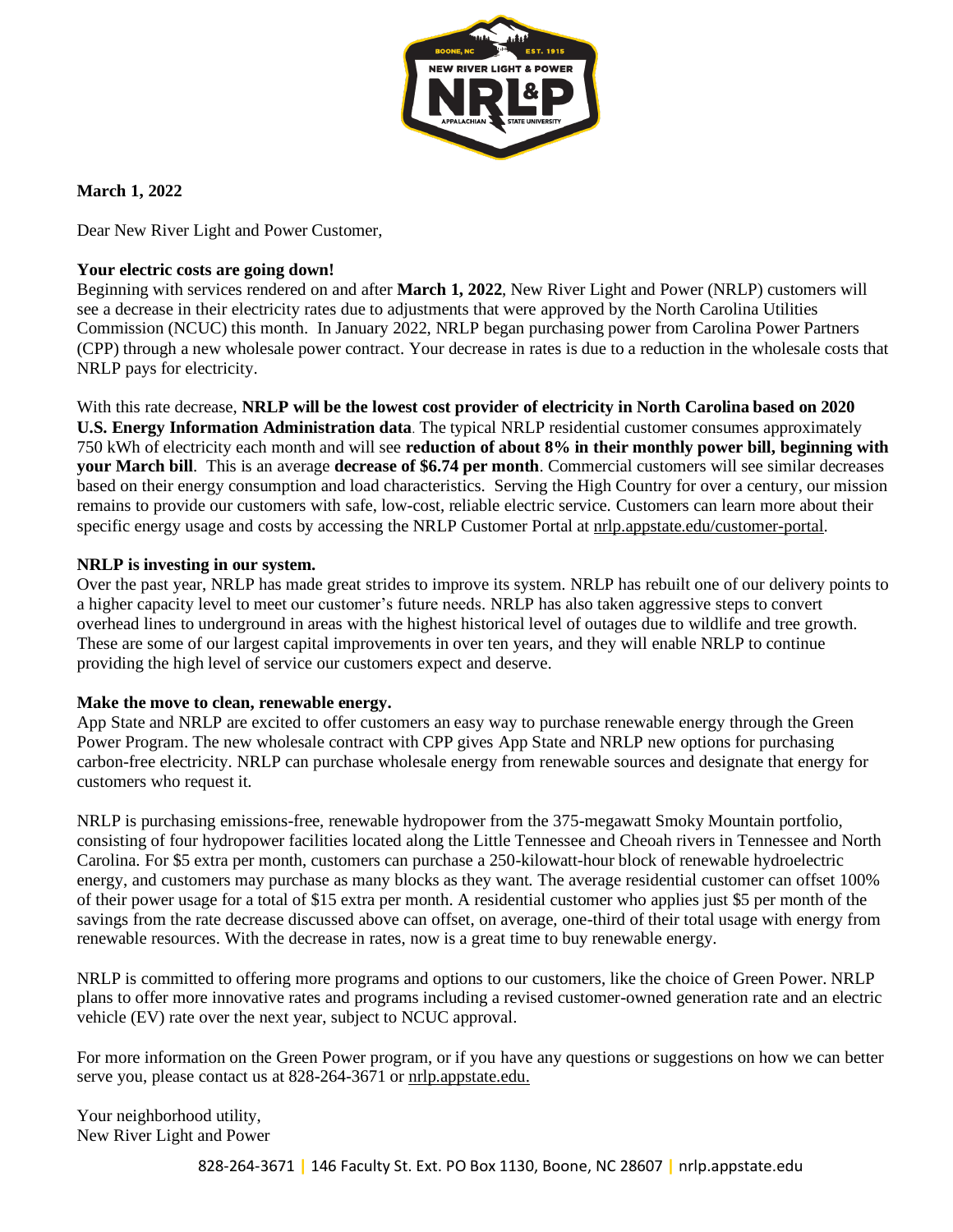## **STATE OF NORTH CAROLINA UTILITIES COMMISSION RALEIGH**

## NOTICE TO THE PUBLIC

# DOCKET NO. E-34, SUB 53 BEFORE THE NORTH CAROLINA UTILITIES COMMISSION

Notice is hereby given that New River Light and Power Company (NRLP or the Company) has requested the North Carolina Utilities Commission (Commission) to approve an adjustment to its purchased power adjustment (PPA) factor, and the coal ash cost recovery (CACR) factor, for service rendered on and after March 1, 2022, to pass through to its customers the cost of purchased power and coal ash cleanup costs from its wholesale power supplier.

The amount of the decrease to NRLP's customers resulting from the combined new PPA and CACR factors will be approximately \$1,857,285 per year. The decrease will be applied to NRLP's customers as uniform decreases to the kilowatt-hour (kWh) energy charge. The decrement in revenue produced by the decrease will be the same as the decrease in the combined cost of purchased power and coal ash cleanup, adjusted for the effects of the utility regulatory fee. The proposed decrease of (\$0.000939) per kWh (PPA) and the proposed decrease of (\$0.008060) per kWh (CACR) will result in a decrease in the monthly bill of a residential customer using 1,000 kWh from \$106.34 to \$97.35. The approximate percentage decreases in customers' bills, by rate schedule, are as follows (actual percentages may differ depending on specific customers' usage amounts):

| Residential                                        | $(8.5\%)$  |
|----------------------------------------------------|------------|
| Schedule G (Commercial)                            | $(8.8\%)$  |
| Schedule GL (Large Commercial)                     | $(11.9\%)$ |
| Schedule GLH (Commercial Demand -High Load Factor) | $(12.0\%)$ |
| Schedule A (App. State Univ.)                      | $(10.8\%)$ |

The Commission has concluded that the PPA and CACR factors requested by NRLP are reasonable, in that they are based solely on the level of purchased power and coal ash cleanup expenses that have been incurred and are expected to be incurred by the Company.

Therefore, the Commission has approved NRLP's requests without public hearing, subject to refund of any amounts which should subsequently be found to be unjust or unreasonable after any public hearing in this matter that may subsequently be held by the Commission, as described below.

Persons desiring to intervene in this matter as formal parties of record should file a motion under Commission Rules R1-6, R1-7, and R1-19 not later than 45 days after the date of this notice. Persons desiring to present testimony or evidence at a hearing should